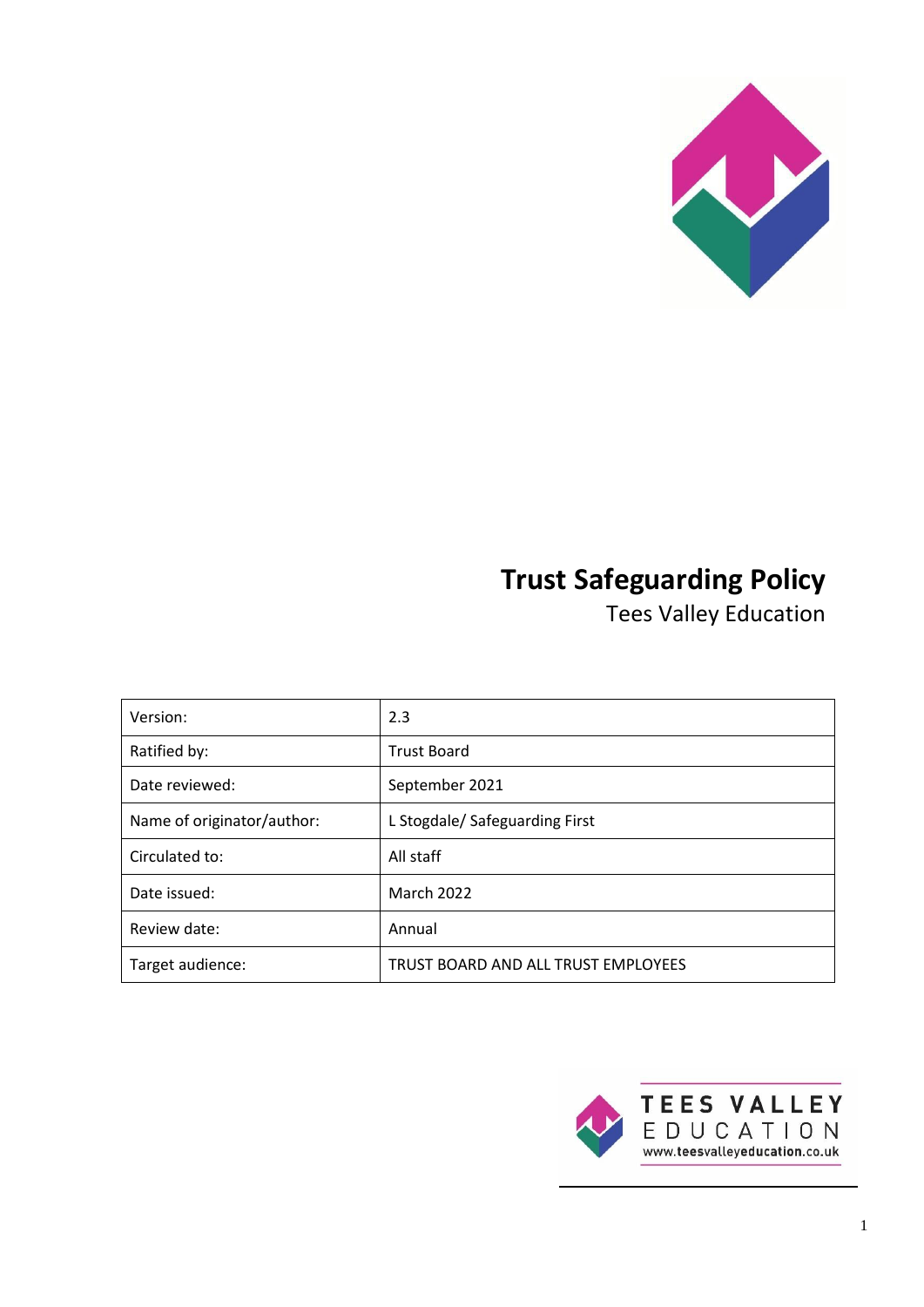## **Safeguarding Policy**

Safeguarding and promoting the welfare of children and young people is a statutory responsibility for all staff and therefore is everyone's business. However, safeguarding is much broader than child protection and encompasses all elements of the protection and welfare of children and young people in every circumstance during the school day and beyond.

This policy demonstrates that safeguarding is made up of five main components known as the bubbles of safeguarding (PG: Safeguarding First Ltd) and each area is explored in depth including direction to the rest of the suite of policies that make up the safeguarding requirements. It is essential that both parents and staff are aware of the policies that underpin all aspects of safeguarding inclusive of the Child Protection Policy.

The Trust Board have a responsibility to ensure that the arrangements for safeguarding across the five bubbles of safeguarding are secure and robust and that any shortfall is rectified. They need to have awareness and understanding of all of the policies that underpin safeguarding.

## **Our responsibilities to Safeguarding in schools and settings.**

At the centre of the five bubbles, is the overarching responsibilities to safeguarding that are clearly set out in legislation. Irrespective of the type of education provision, the Education Act 2002 (section 175 (maintained schools), the Education (Independent School Standards) Regulation 2014 (including Academies/Free Schools) and the Education Non Maintained Special Schools (England) Regulation 2015 and the Education and Training (Welfare of Children) Act 2021 set out the standards for safeguarding for all settings which schools have a statutory duty to ensure that they meet.

Further information which directs all staff in schools, Trustees and Designated Safeguarding Leads (DSL's) around their roles and responsibilities in safeguarding in schools is stated within Keeping Children Safe in Education 2021. This is inclusive of the statutory duties regarding the PREVENT strategy ( $1<sup>st</sup>$  July 2015) to have due regard to prevent young people from being drawn into terrorism and the statutory duty to report all cases of Female Genital Mutilation (31<sup>st</sup> October 2015).

Local safeguarding expectations are set out from the Local Safeguarding Children Partnership through selfcompletion of the Section 11 tool on an annual basis. The Section 11 tool sets out all of the standards of safeguarding expected from all partner agencies in co-operation with the Local Safeguarding Children Partnership. Many schools and settings will have individual processes of self-assessment for safeguarding including through Safeguarding First (self-assessment tool and/or termly action plan).

The Trust Board is responsible for ensuring that this legislation and government guidance is adhered to by the Headteacher and senior leaders and that all of the necessary safeguarding policies are in place within the school/setting and are ratified in accordance with the school/setting policy schedule. Trustees have responsibility for ensuring that senior leaders are held to account for all aspects of safeguarding and most importantly that all legislation, guidance and policies work effectively in practice by the whole workforce.

At Tees Valley Education, it is the Trust chair that holds the CEO to account for the safeguarding arrangements across the whole Trust. Clear direction, can be provided through an overarching policy for the trust (such as this policy). However, the Trust must ensure that individual schools' have their own policies (particularly Child Protection) where local arrangements may be different or a school's own arrangements are unique. Within that policy, clear arrangements must be shared around any additional leadership and support that will be provided in circumstances of need. This may include; Cover arrangements for when the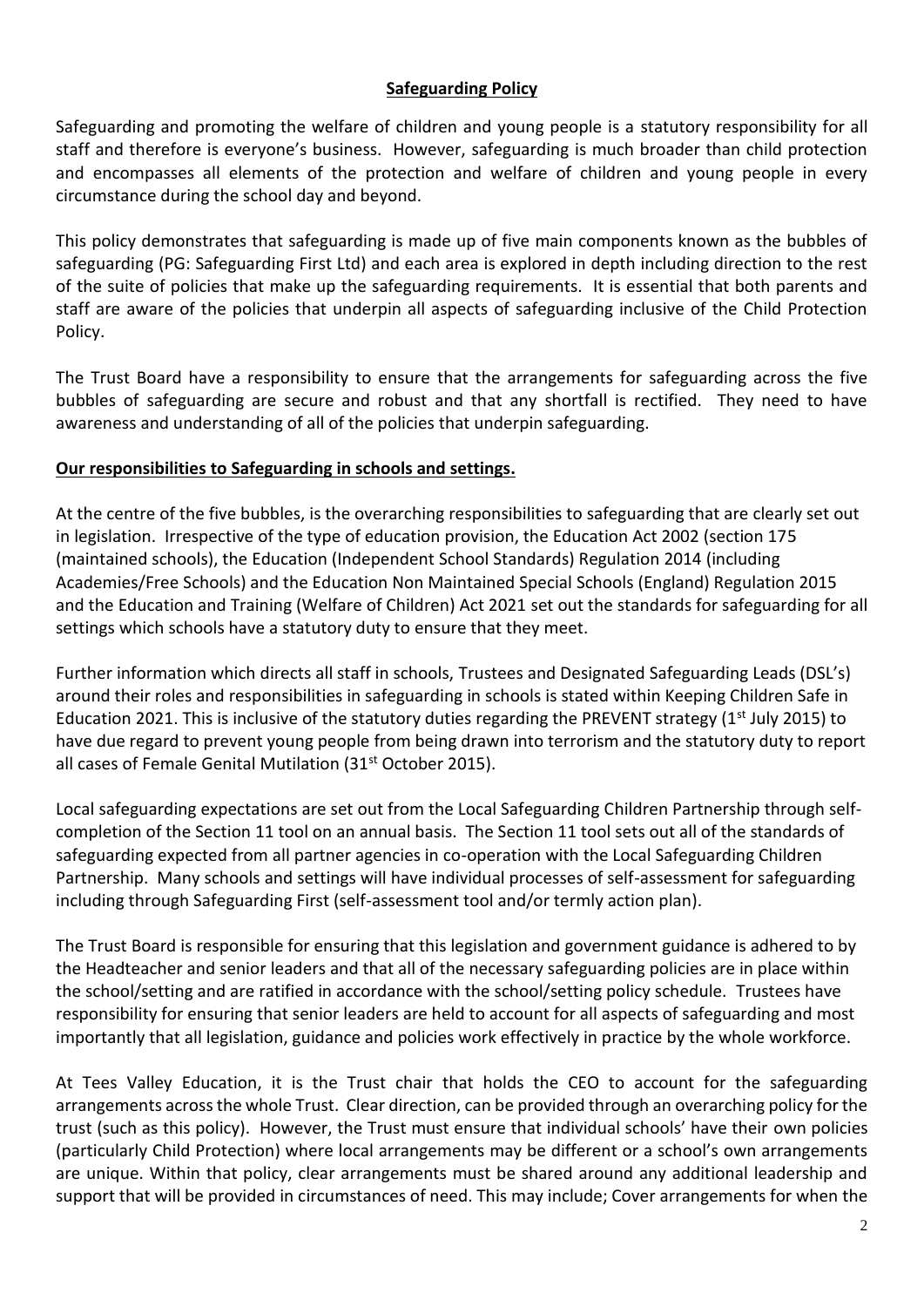DSL and Deputies may not be available in a school and clarity over Whistleblowing and allegation management/complaint should the head teacher or principal be the subject.

For further reference please see:

**Children Act, 1989 Education Act 2002 (section 175 (maintained schools) Education (Independent School Standards) Regulation 2014 (including Academies/Free Schools) Education Non Maintained Special Schools (England) Regulation 2015 Education and Training (Welfare of Children) Act 2021 Keeping Children Safe in Education 2021 Safeguarding Partners Section 11 Tool OFSTED School Inspection Handbook, 2021 Safeguarding First Self- Assessment Tool Safeguarding First Action Plan Working Together to Safeguard Children 2018 Data Protection Act 2018 & NDPR 2018** 

#### **Safeguarding Children and vulnerable adults**

At the core of safeguarding is the role and responsibility staff have in the protection of all children and young people in relation to any level of vulnerability. Any young person or family may be experiencing vulnerability and it is essential that all staff are fully aware of the need to recognise vulnerability as early as possible in order to gain the appropriate level of intervention necessary to support the situation.

In particular initial signs of concern may be in relation to changes in behaviour, or attendance or around a young person's special educational need or medical need. Many young people may be vulnerable due to changes in family circumstances, separation, divorce or death. For some young people they may be experiencing bullying inclusive of cyber bullying, prejudiced-based and discriminatory bullying and therefore rigorous policy and practice is expected in this area in particular regarding concerns about supervision online, grooming, sexual exploitation and radicalisation.

There will be times when early intervention is not an appropriate option, in particular when there is clear evidence that a young person is at risk of or likely to suffer **significant harm.** Under these circumstances immediate support and intervention is required which is clearly directed under each school's **Child Protection Policy.** The Child Protection Policy covers all aspects of child abuse and neglect inclusive of issues regarding harassment, bullying, victimisation, sexual violence and sexual harassment, upskirting, criminal and sexual exploitation including county lines and serious violent crime, preventing radicalisation (extremism, radicalisation and terrorism) and issues such as honour based abuse, female genital mutilation and forced marriage. All staff should also be aware that mental health problems can, in some cases, be an indicator that a child has suffered or is at risk of suffering abuse, neglect or exploitation. The expectation of all staff is that any concerns relating to significant harm are reported immediately to the Designated Safeguarding Lead and only in the event the DSL cannot be contacted, or the member of staff remains concerned about the decision made, should they directly contact the appropriate services, e.g. Children's Social Care or the police. The Child Protection Policy clearly directs staff that **safeguarding is everyone's responsibility.**

Trustees have a responsibility to ensure that the Headteacher and Senior Leaders have the appropriate policy and practices in place and should do so through appropriate challenge and rigour. In particular, focussing on the improved outcomes for children and young people who are vulnerable to ensure that policy and practice works effectively in the protection of children and young people and that the mental health and well-being of all pupils is a priority.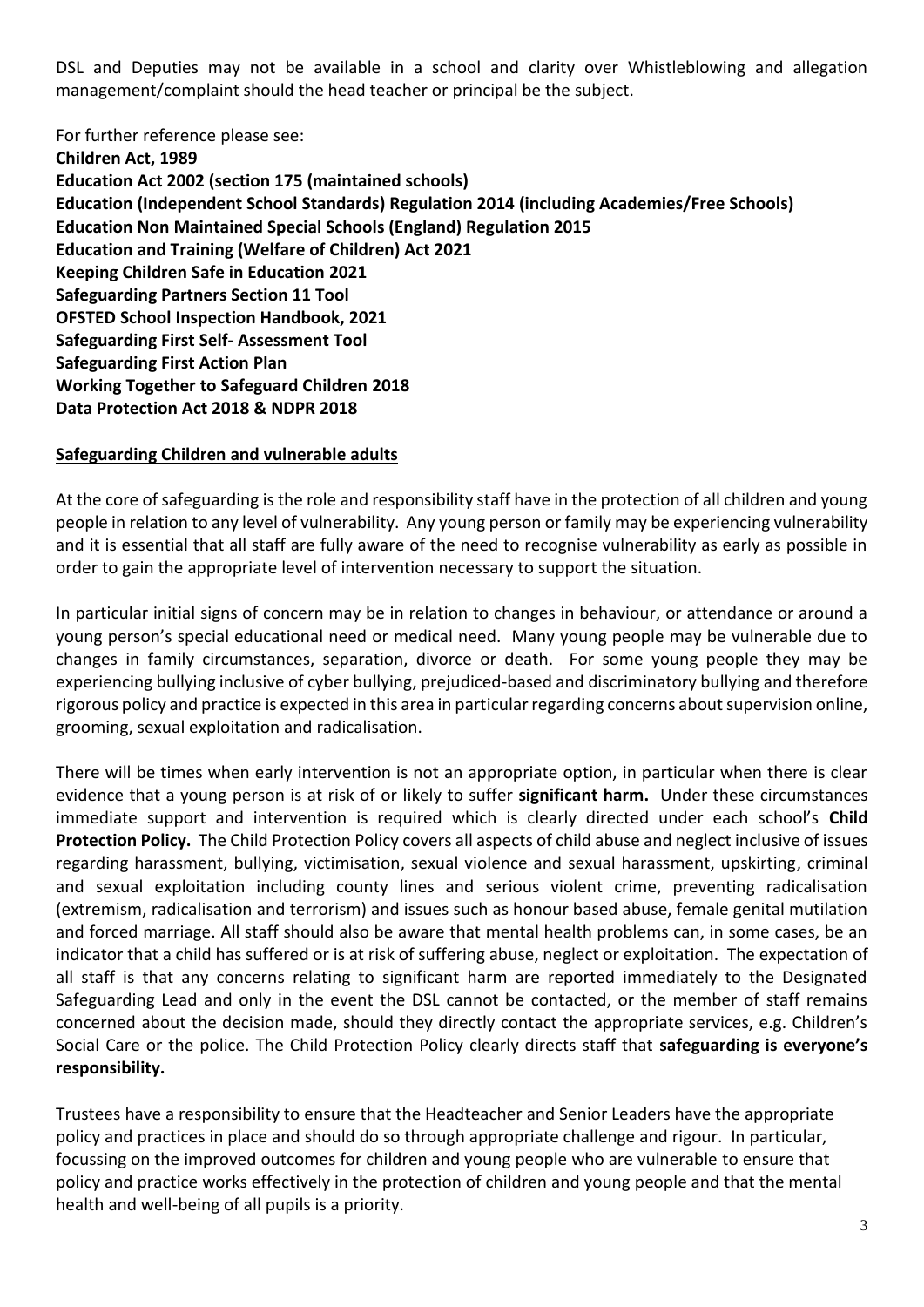Under this bubble of safeguarding the following suite of policies are required to demonstrate statutory responsibilities:

**Child Protection Policy Mental Health and Well-being Policy Attendance Policy LAC Policy SEND Policy Behaviour & Discipline - Use of Reasonable Force Anti-bullying and Cyber Bullying Policy Administration of Medication Policy Information and Communication Policy Digital Imagery Policy Unaccompanied Travel by Children Arrivals and Departures Policy EVC Policy Behaviour Management Policy Missing from Education Policy**

## **Safe People**

All staff have a responsibility to ensure that both their own conduct and that of others is safe. Although all staff may not have particular responsibilities around recruitment, they do have a responsibility to ensure that the conduct of themselves and others does not put young people at risk and if it does this needs to be reported immediately to the Headteacher (or Chair of Trust if it is regarding the Headteacher) through the Whistleblowing Policy.

All schools and settings have clear staff behaviour policies /code of conduct inclusive of 'Low Level' Concern Policies which set out the expectations of all staff irrespective of their position e.g. staff, student or volunteer or contractor. Staff are expected to operate within this staff behaviour policy /code of conduct both during and outside of school inclusive of the use of social media. In the event that the reputation of an individual or that of the school is brought into disrepute because of an individual's conduct this would be a disciplinary matter managed through the Allegation Management Policy, Whistleblowing Policy and Staff Behaviour Policy (Code of Conduct) inclusive of 'Low Level' Concern Policy.

The expectations of all staff on site will be shared both during the recruitment and selection process and through a thorough induction which should occur prior to commencing the job role and also for those members of staff who have been on long term absence on their return to work. The recruitment details of all staff working on site are held securely via the Single Central Record.

Trustees have a responsibility to ensure that all staff members are recruited appropriately with necessary pre-employment checks undertaken. They also hold responsibility for ensuring that all staff adhere to the Safe Behaviour Policy/Code of Conduct inclusive of 'Low level' Concern Policy and Whistleblowing Procedures and that the Headteacher takes appropriate action when dealing with allegations.

Under this bubble of safeguarding the following suite of policies and documents are required to demonstrate statutory responsibilities:

**Safer Recruitment and Selection Policy Single Central Record Induction Policy Staff Behaviour/Code of Conduct inclusive of 'Low Level' Concern Policy Whistle Blowing Policy/Confidential Reporting Policy**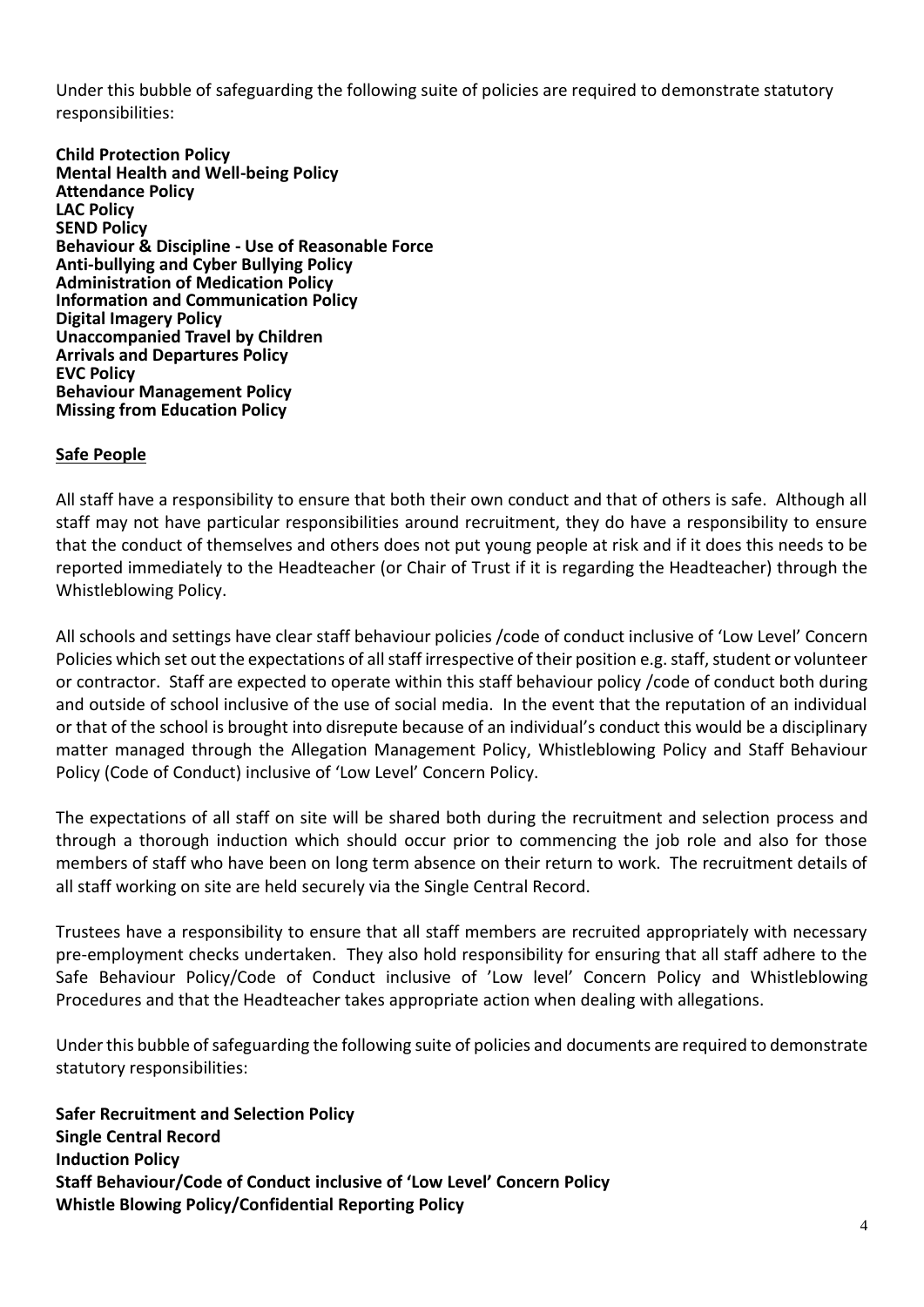# **Allegation Management Policy Information Sharing Policy**

#### **Safe premises and places**

Under the Safe Premises and Places bubble the responsibilities in safeguarding are about the sites that young people are educated on. This includes both the school/setting but also any places where young people are taken to be educated off-site or for residential trips or visits. All staff are accountable for ensuring that wherever young people are, they are safe. This means that they are responsible for not only ensuring that classroom and working areas are safe but also that shared areas e.g. hall, outdoor area, reception area are safe also and responsibly report any issues or concerns.

Any trips and visits must be appropriately risk assessed but staff must be aware to adapt and change plans in the event that risks occur that have not been planned for e.g. bus breaks down, venue is inappropriate.

All staff must operate within the health and safety regulations of the school or setting including fire regulations, building regulations and procedures for legionella/asbestos. The Headteacher and the Key Holders for the site are responsible for the letting or transfer of control to other agencies for use of the premises.

The Trust Board are responsible for ensuring that all of the appropriate and necessary health and safety checks are in place to ensure both staff and young people are safe and secure both on and off site. They may also be part of the quality assurance audits in many of these areas.

The Trust Board is responsible to ensure that the academy premises are rented or hired to organisations or individuals that appropriate arrangements are in place to keep children safe.

Under this bubble of safeguarding the following suite of policies are required to demonstrate statutory responsibilities:

**Health and Safety Policy Asbestos Procedures Legionella Procedures Fire safety Procedures PEEPs Key Holding Policy Work Experience/Additional Learning Environment Policy Transfers of Control Agreements/Lettings Policies** 

#### **Safe Children**

Safe children responsibilities in safeguarding relates to the current curriculum provided by the school/setting and encompasses all aspects of the safety and well-being of young people. It is important that through a wide ranging curriculum including PHSE and SMSC (Spiritual, Moral, Social and Cultural), Relationship/Relationship and Sex Education, and Health Education that young people are given the opportunity to learn about diversity including, faith, democracy, the law and values.

Through such a curriculum they are given opportunities to explore their understanding of life and their own experiences for example around issues such as healthy/positive relationships, family life or making safe decisions. It is sometimes not until these discussions where young people will be given an opportunity to consider the world around them where they may disclose they are at risk of harm.